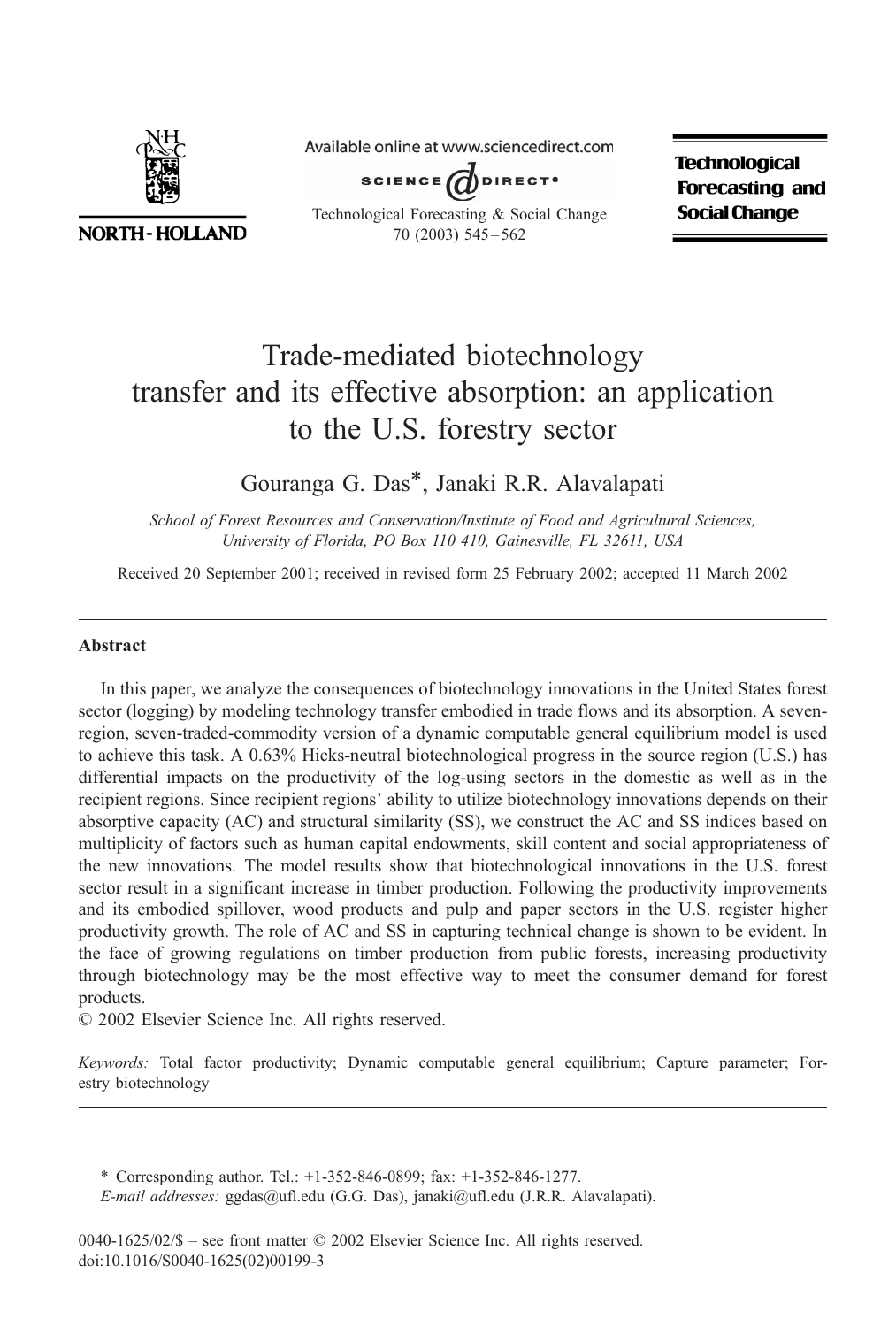### 1. Forestry biotechnology: technological and economic aspects

Historically, the U.S. enjoyed significant comparative advantage in industrial wood production based on its vast acreage of old growth forests. As much of these forests have either already been harvested or converted to other land uses, the U.S. can no longer solely rely on its natural forests for industrial timber production. In addition, forest preservation sentiments are growing in the face of rising demand for forest products. For example, a house bill, H.R. 1494 entitled ''National Forest Protection and Restoration Act,'' was introduced into the U.S. Congress in 2001. This bill proposes an elimination of commercial logging from all national forests of the U.S. The essence of this bill is to protect the environment, preserve biodiversity, to avert indirect costs to the recreation and tourism industry, fishing industry, and to stoppage of flooding damage in the process of supplying consumer goods. If passed, this policy is expected to reduce U.S. timber supply by approximately 5%. On the other hand, consumption of forest products in the U.S. is expected to increase by 69% over the next 50 years [\[1\].](#page--1-0) The application of productivityenhancing activities through genetic improvements and tissue culture is thought to be a viable option to address the above paradoxical situation. The advent of biotechnological innovations and its potential impact on sustained productivity growth in forestry is well documented [\[2–5\].](#page--1-0)

In the literature, two principal sources are identified for increased forest sector productivity—firstly, technical change in logging and second, technical innovations focusing on intensive forest management and plantations for commercial wood production  $[3-5]$ . The latter source has been dominant with over 33% of global industrial wood production coming from plantation forests [\[4\].](#page--1-0) Intensively managed tree plantations achieve much higher productivity, particularly with the application of biotechnology for tree improvement, biopesticides for forest management and propagation, and conservation and restoration [\[6,7\].](#page--1-0) Biotechnology is used to achieve desired tree traits such as tolerance for herbicide, insects and faster tree growth. In terms of potential gains in wood production, these innovations contribute to significant cost savings [\[8\]](#page--1-0).

The acquisition and effective assimilation of transferred technologies are essential for the development of forest product industries. This has been discussed in the context of agroforestry extension efforts for the adoption and diffusion of technology [\[9,10\].](#page--1-0) Whiteman et al. [\[11\]](#page--1-0) identified important social factors such as land tenure security, local participation in the implementation of agroforestry ventures and attitudes towards acceptance of novel techniques. Based on Rogers' [\[12\]](#page--1-0) theory of ''diffusion of innovations,'' Whiteman et al. [\[13\]](#page--1-0) emphasized that an efficient technology transfer process involves development of indigenous knowledge systems and ''the ability to understand and apply complex technical knowledge.'' Thus, extension programs based on social factors and educational attainment play important role in promoting absorptive capacity (AC) to ''adopt'' the new technique. Effective adoption of new forestry technologies depends, inter alia, on the process of invention, its transmission, ''local adoption'' and social acceptance [\[4,14\].](#page--1-0)